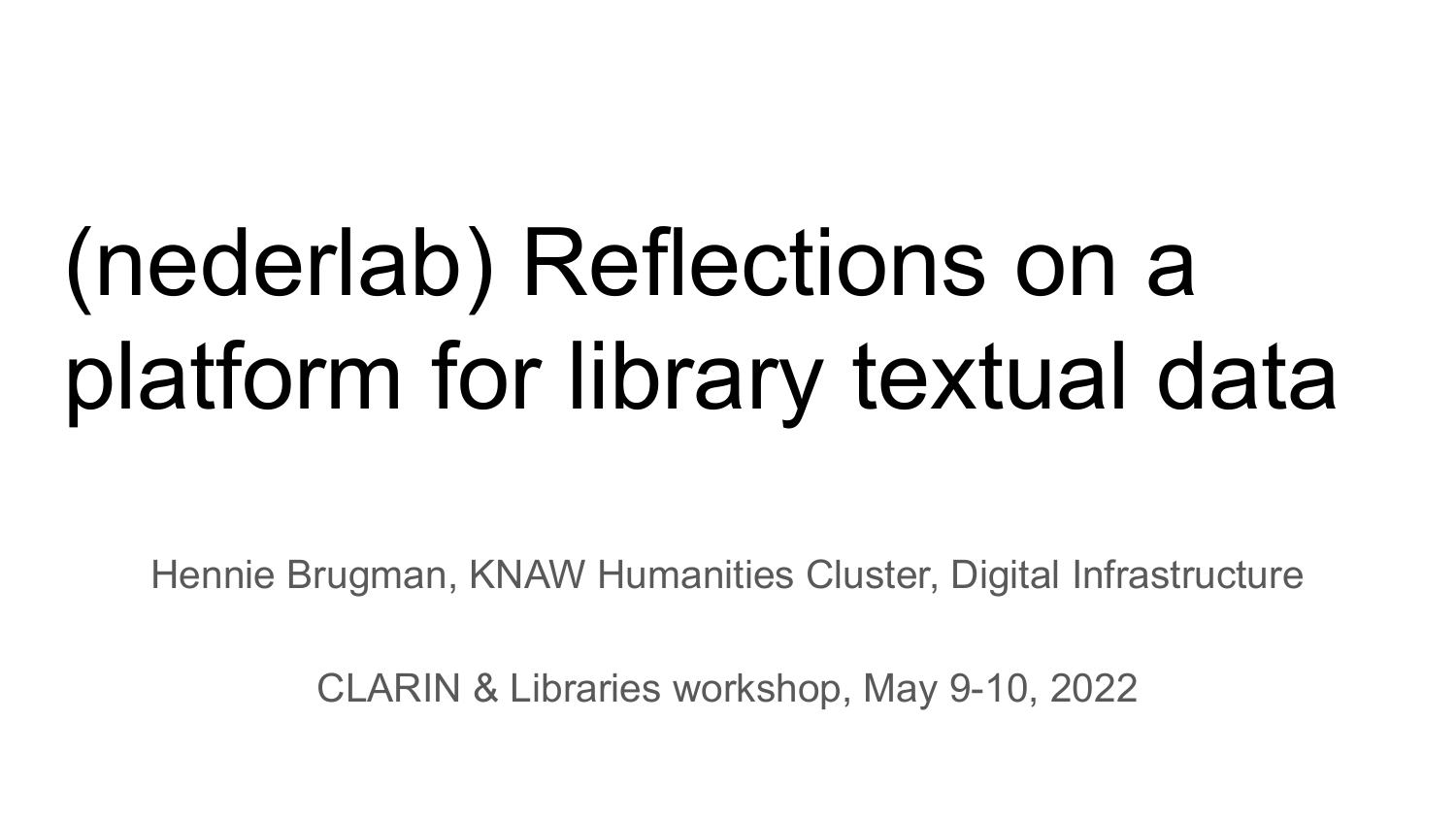# **Overview**

- The landscape
- Nederlab and lessons learned
- Online annotatable collections (and examples)
- Conclusions
- Issues and questions to discuss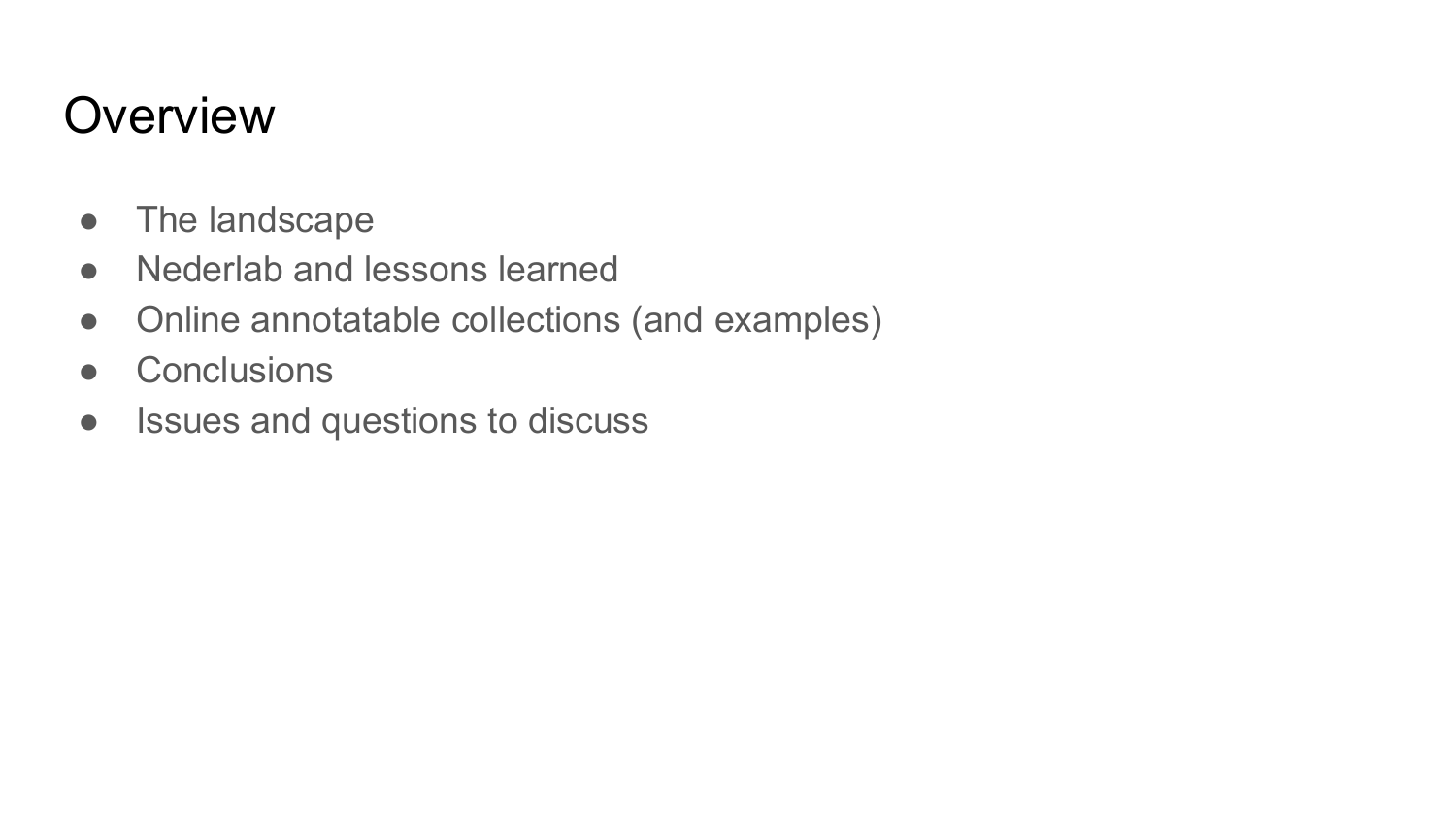

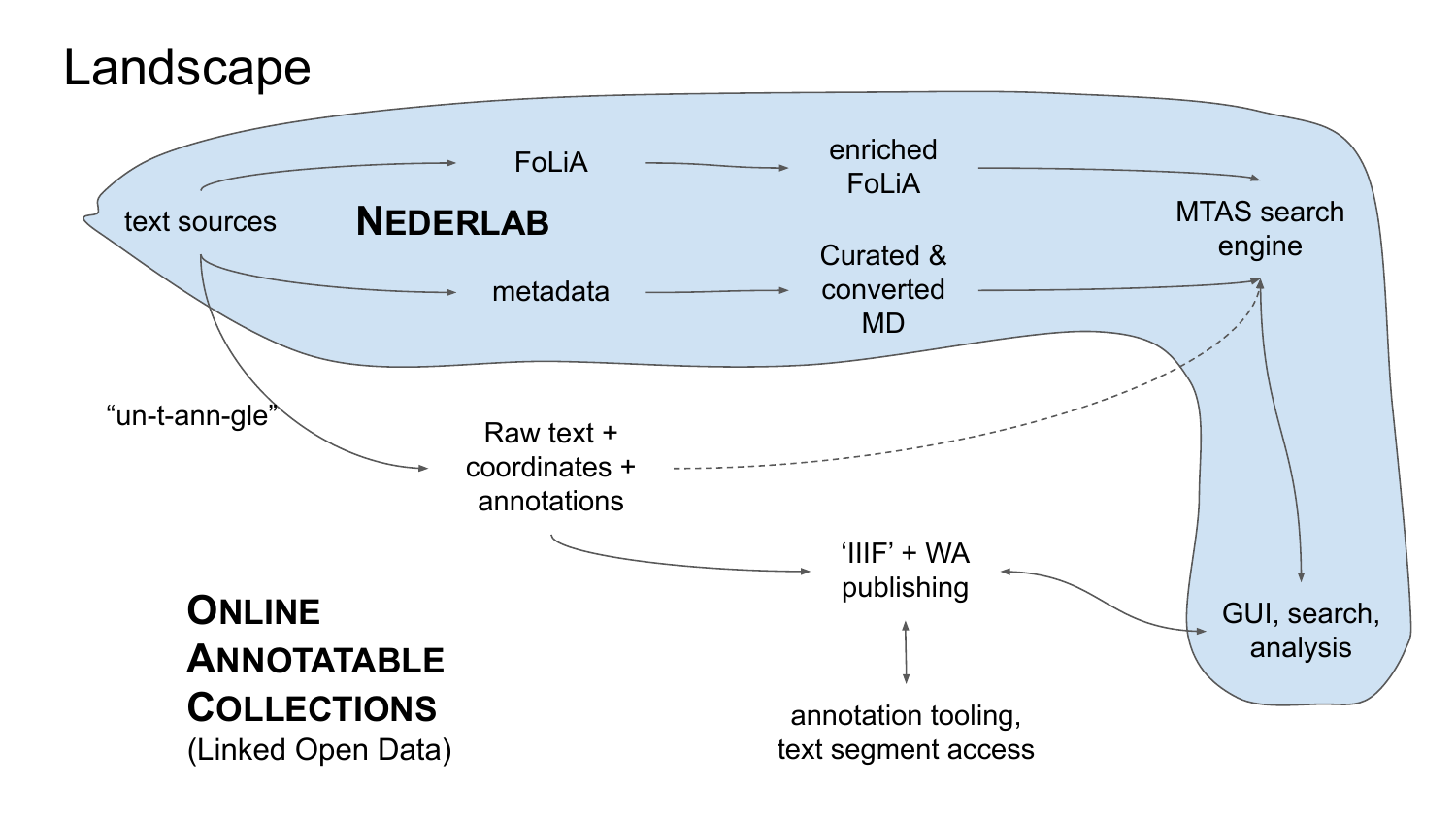### **Nederlab**

- Nederlab
	- Scholarly exploitation of historic dutch text collections
	- diachronic
	- project ended: 2018
		- Status: no continued software development, some collection updates, hosting upgrades
		- Regularly used by scholars
- Main features and statistics
	- 24 collections, 19 billion tokens, almost 100 different annotation layer (sub)types, 100 billion annotations
	- Query based: SOLR + MTAS plugin
	- Back end with built-in enriched text analysis
		- statistics, distributions, frequency lists, grouping, lexical query expansion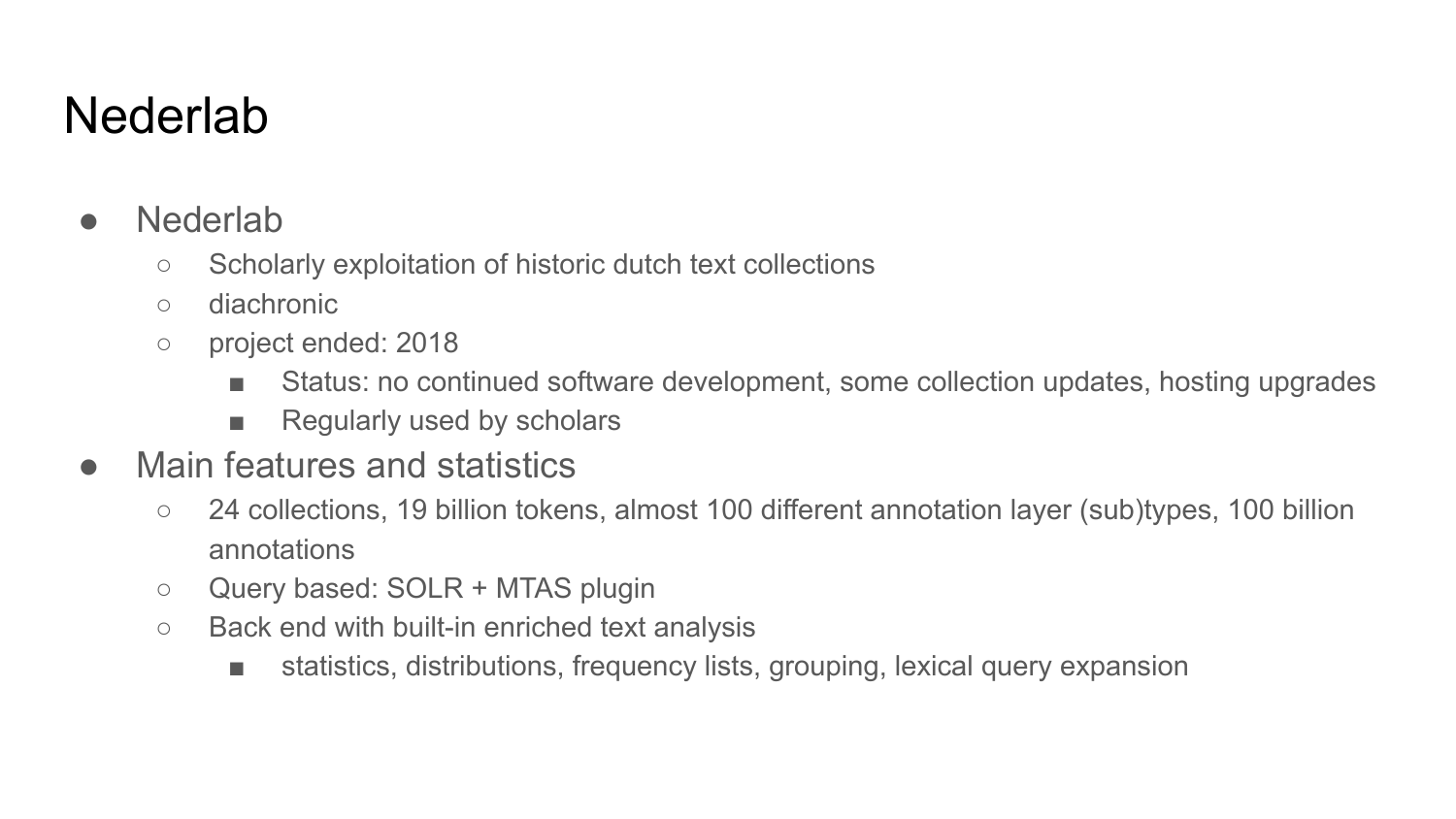### Nederlab: lessons learned

- Issues and lessons learned
	- **○ Project vs service**
	- Keep know how on board
	- **Cost of updates and upgrades**
	- Data quality
	- **○ Deliver enrichments back to providers**
	- **○ Rights issues**
	- **○ Increasing demand for access via API**
	- **○ Direct access to text files**
	- Usability, GUI
	- **○ Document segmentation, document parts**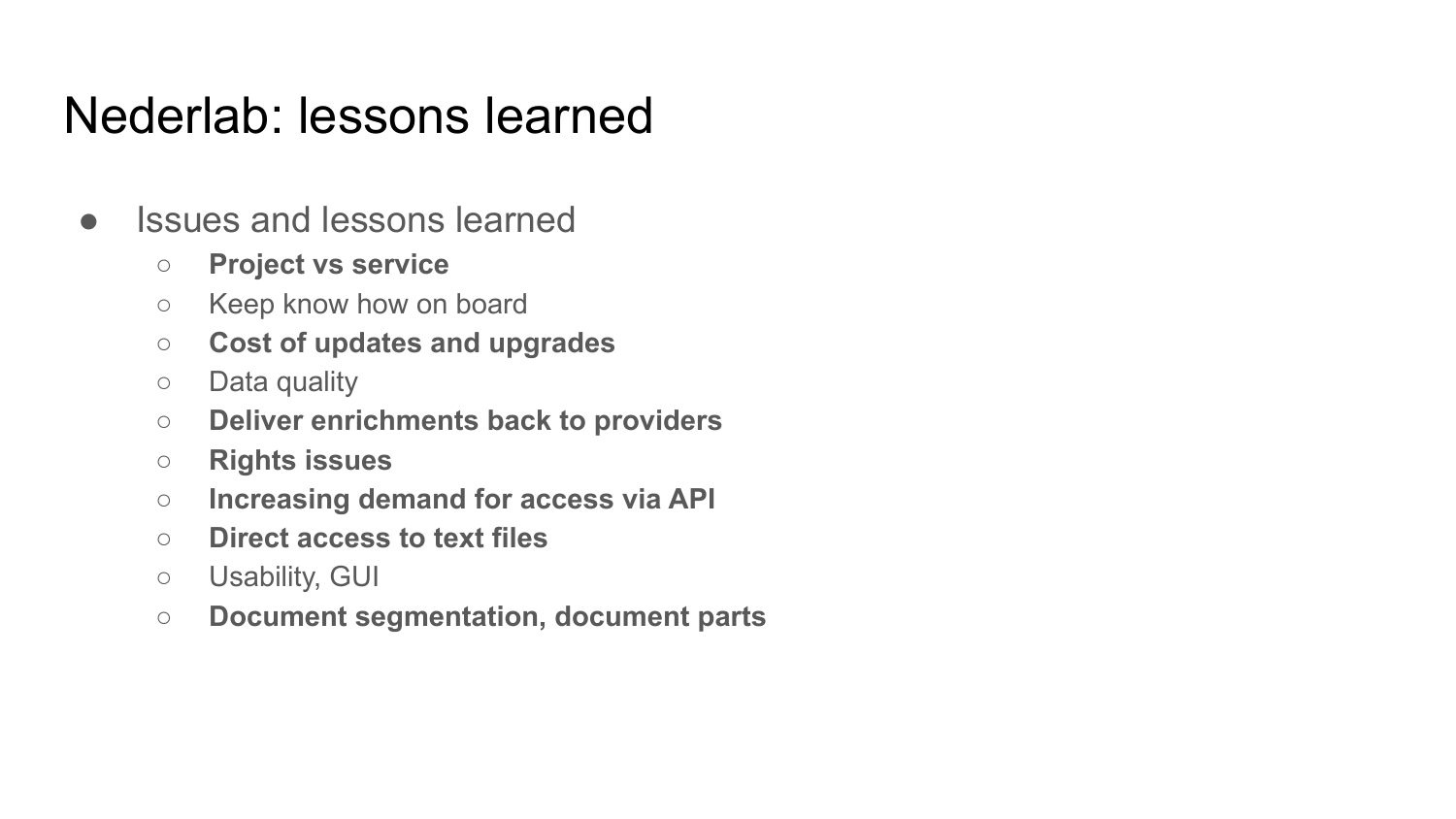## 'Online annotatable text collections'

- Shift focus from interactive research environments to online accessible data
	- Linked Open Data based (vs query based, as in Nederlab)
	- Smart back ends (APIs), small and simple ('micro'-) clients
- Annotation centered
	- Enrichments, entities, document structure as annotations
	- Annotation sets: first class data, scholarly autonomy
	- Scholarly discourse: 'annotation cloud' around online collections
		- Combine collection providers' annotations with user annotations
	- Standards based: Web Annotations + 'IIIF'
		- Combine text annotation with other media types
- Annotatable collections
	- Canvas-like coordinate systems, also for text
	- Substantial preprocessing required
- Experiments needed
	- scalability, costs (of processing, storage), maintainability, persistence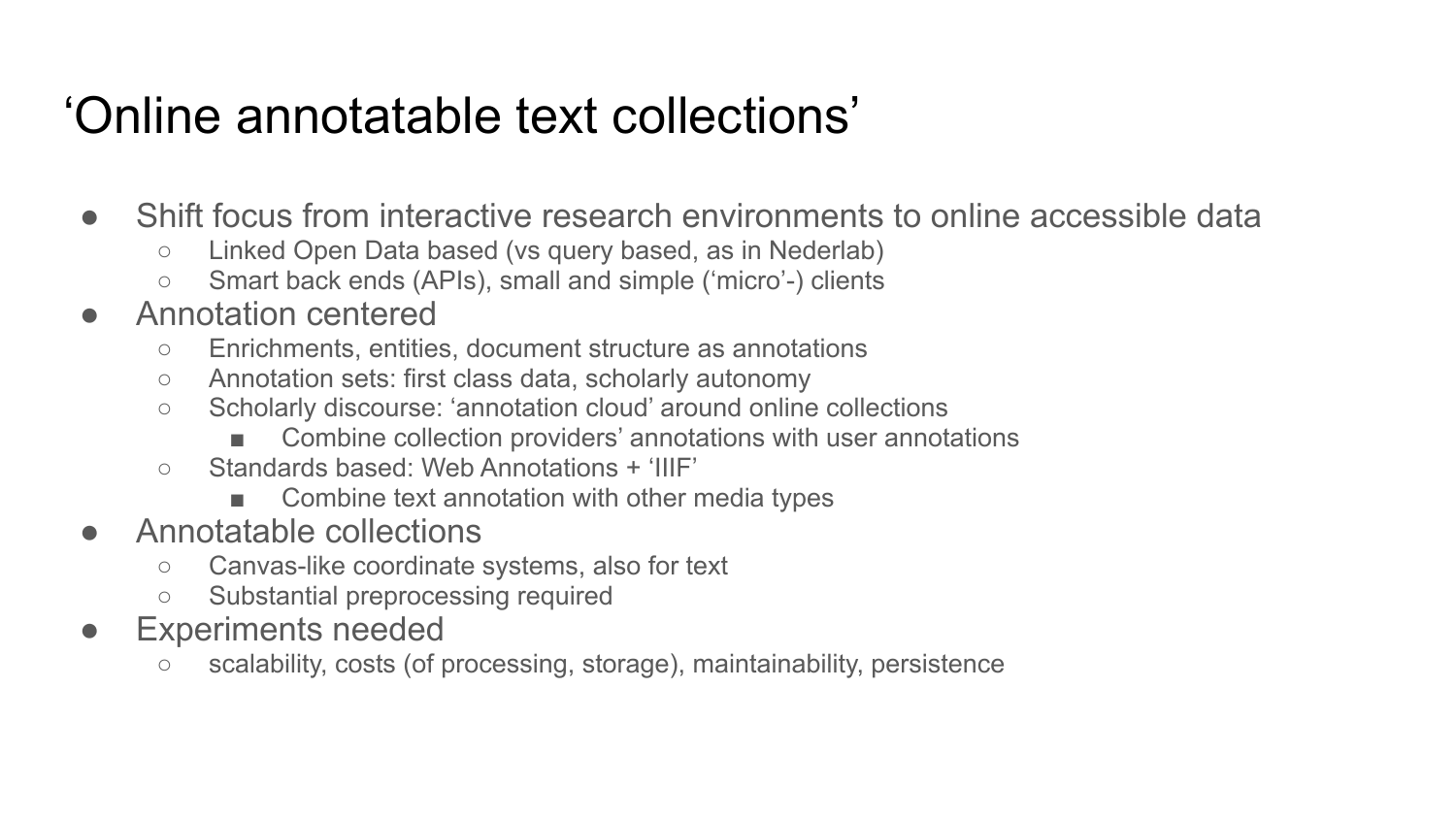# "IIIF": images vs text



coordinates: rectangle with 2 ints (width, height)

coordinates: sequence of text segments with (persistent) anchors

[url:](https://images.diginfra.net/iiif/NL-HaNA_1.01.02/3783/NL-HaNA_1.01.02_3783_0285.jpg/1451,2124,511,60/full/0/default.jpg) [https://images.diginfra.net/iiif/image.jpg/1451,2124,511,60/full/0/default.jpg](https://images.diginfra.net/iiif/NL-HaNA_1.01.02/3783/NL-HaNA_1.01.02_3783_0285.jpg/1451,2124,511,60/full/0/default.jpg)

url:

[http://host.nl/textrepo/.../ann-id/segments/index/56379,38,56380,3](http://localhost:8000/textrepo/view/versions/63d9fe2d-3a3a-405b-8435-0490b886638f/segments/index/56379/38/56380/3)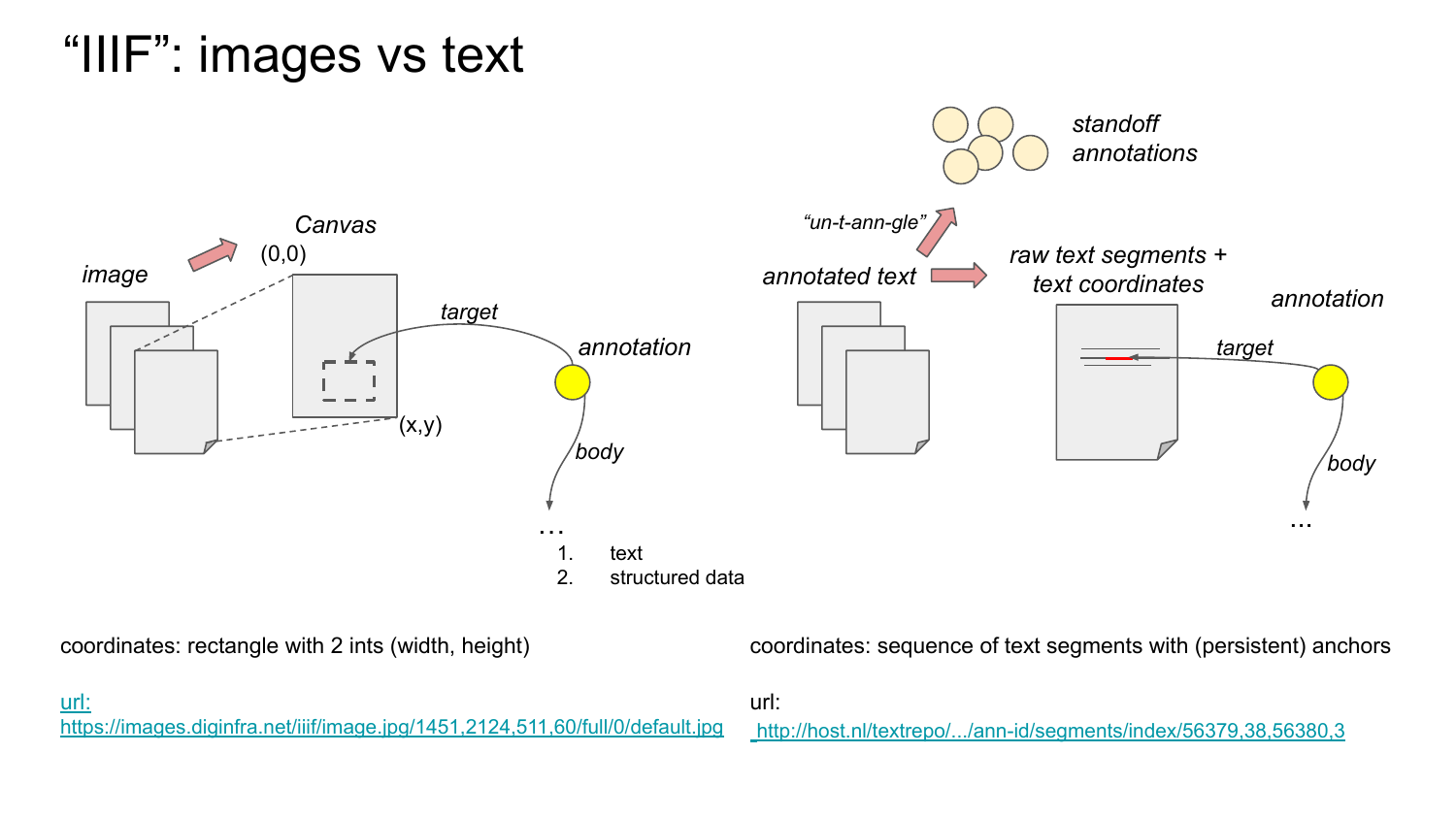### Example annotation

- From Republic project
- micro-client
- Logical object: a 'resolution' of Dutch parliament
- Multi target web annotation
- Image and text segment retrieved using 'IIIF'
- Retrieve overlapping annotations

#### Annotation ID

#### urn:example:republic:meeting-1728-06-19-session-1-resolution-17

Search

Nefangen een Mitlive van den Raudi Ntfongen een Miflive von den Rood: van Staste, gefchreven alhier in den Hage den feventienden defer loopende maandt; houdende, dat op den een en twintightlen Mey laatflieden ter Vergaderinge van haar Hoogh Mogende was uytgebragnt een rapport van de Heeren haar Hoogh Mogende Gedeputeerden tot de faaken van de Finantie, met cenige Heeren Gecommitreerden uyt den Raadt van Staate, geëxanineert hadden haare Miffive van den fevenden daar te vooren; welck rapport daar toe tendeert, dat het profyt van de jegen-

woordigh onder handen zijnde Generaliteyts Loterve, en het geene van de voorige was geprofiteert, te famen ter fomme van honders feventigh duyfent guidens, geemployeert onden werden tot de Fortification, om redenen by het rapport geallegeert ; dogh dat daar op is alsdoen, en foo veel fy weeten, tot nogh toe geen conclufie is gevallen; de Heeren Gedeputeerden van de twee Proincien aangenomen hebbende haar in weynigh dagen te verklaren, en vas een andere verklaart hebbende ongelaft te zijn. Dat fy hadden gemeent niet te konnen afzyn haar Hoogh Mogende defe gefteltheye van faaken voor te dragen waar uyt haar Hoogh Mogende fullen fien dat de conclufie op het voorfchreve rapport ten uytterile preffectt, en by langer uytflel fy genoodtfaackt zijn, tot groot discredit van het Landr, en groot nadeel van de begonnen Wereken, ende van de fecuriteyt der Frontieren, in dit fayfoen, dat het bequaamfle is, her werek te fhaken, of, wyl nitt verantwoordelijck fchynt, het geldt, dat daar toe geemployeert foude konnen werden, geteedt zijnde, ondertuffchen dat daar over gedelibereert werdt, het werek buyten fijn geheel te brengen, by provifie uyt die penningen foo veel te ontleenen, als tot her aan de gangh houden van de Wercken abfolut gerequireert wordt, het geen fy vertrouwen dat haar in een foo dringende noodt niet qualijck fal werden afgenomen ; dogh het welcke maar voor een korten tydt foude konnen freeken, en haar, na het verloop van dien, weder in de felve verlegentheyt te brengen, en het werck wel aan de gangh houden, maar eghter niet doen voortgaan, met die kraght en fpoedt, als in dit aifoen behoorde. Verfoeckende derhalven, dat het meer- Verfoeckende derholven, dot het meer-

& NP van Staate, gefchreven alhier in den Hage den feventienden defer loopende magndt; houdende, dat op den een en twin tighften Mey laatftleden ter Vergaderinge van haar Hoogh Mogende was uytgebragnt ecn rapport van de Heeren haar Hoogh Mo. gende Gedeputeerden tor de faaken van de Finartie . met eenige Heeren Gecommit teerden uyt den Raads van Sraate, geëxa mineert hadden haare Miflive van den fe: venden daar te vooren ; welck rapport daar toe tendeert, dat het profyt van de jegen: woordigh onder handen zijnde Generaliteyts Loteryc, en het geene van de voorige was geprofiteert, te famen ter fomme van hondert feventigh duyfent guldens, geëmployeert fouden werden tot de Fortificatien, om redenen by het rapport geallegeert ; dogh dat daar op is alsdoen, en foo veel fy weeten, tot nogh toe geen conclufie is gevallen; de Heeren Gedeputeerden van de twee Provincien aangenomen hebbende haar in wevnigh dagen te verklaren, en vam een andere verklaart hebbende ongelaft te zijn. Dat fy hadden gemeent niet te konnen afzyn haar Hoogh Mogende defe gefteltheyt van faaken voor ze dragen waar uyt haar Hoogh Mogende fullen fien dat de conclufic op het voorfchreve rapport ten uvttcrite preffeert, en by langer uytftel fy genoodrfaackt zijn, tot groot discredit van het Landt, en groot nadeel van de begonnen Wercken, ende van de fecuriteyt der Frontieren, in dit fay{oen, dat het bequaamfte is, het werck te ftaaken, of, wyl niet verantwoordelijck fchynt, het geldt, dat daar toe geëmploveert foude konnen werden, gereedt zijnde, ondertufTchen dat daar over oedelibereert werdt, het werck buyten fijn geheel te brengen, by provifie uyt die penningen {oo veel te ontieenen, als tot het aan de gangh houden van de Wereken abfolut gereduireert wordt, het geen fy vertrouwen dat haar in een foo dringende noodt nier qualijck fal werden afgenomen; dogh het welcke maar voor een korten tydt {0ude konnen ftrecken, en haar, na bet verloop van dien, weder in de {elve verlegentheyt te brengen, en bet werck wel aan de ganeh houden, maar eghter niet doen voortgaan, met die kraght en fpoedt, als in dit (aifoen behoorde.

aldo cannact ton fogodiabitan tot a

Annotator

Select text to create an annotation

 $\overline{\checkmark}$ 

#### **Existina user annotations**

 $location(1,38)(2,3)$ 

 $\bullet$  id:

588268d2-c9d2-4ece-bbaeb4e8a2d7a1da

- type:
- Entity (location)
- · comment:
- revise
- · coordinates:
- $(1, 38)$  $(2, 3)$
- creator:

http://example.org/hennie

full annotation  $\sim$ 

```
"@context": "http://www.w3.org
"id": "http://elucidate:8080/a
"type": [
  "Annotation",
  http://example.org/customwe
1<sub>r</sub>"creator": "http://example.org
"body": ["type": "TextualBody",
    "value": "location",
    "purpose": "classifying"
  },
    "type": "TextualBody",
    "value": "revise",
    "purpose": "commenting"
"target": "http://localhost:80
```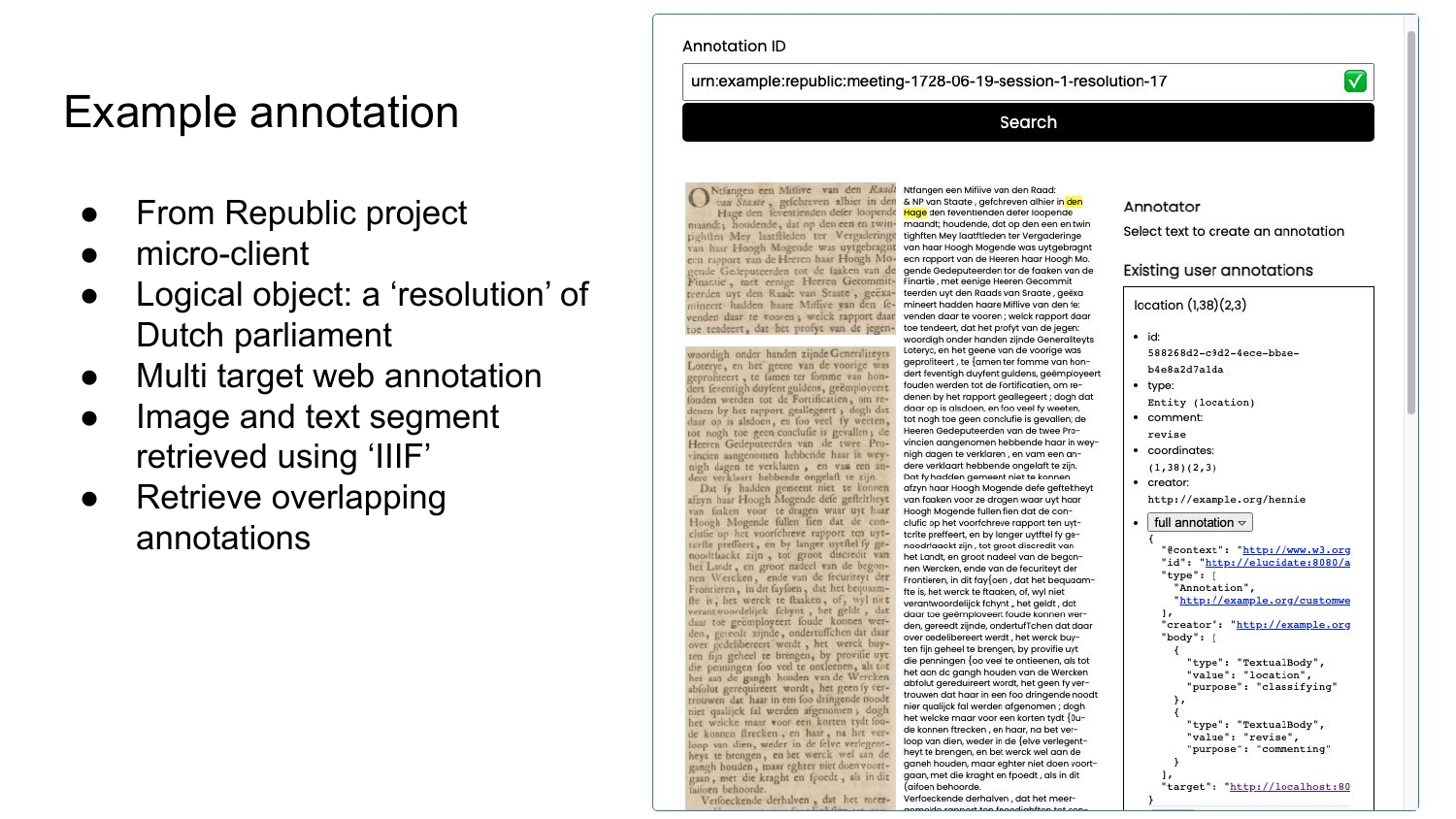### Current status

- TextRepo: our first 'IIIF for text' implementation
- eLucidate/AnnoRepo
- un-t-ann-gle
- Proof of concept (micro-)clients
- Projects & collections
	- WF Hermans (book versions, TEI)
	- Mondrian letters (letters, TEI)
	- Globalise (VOC, General Missives, PageXML)
	- Republic (Resolutions of States General, custom json)
	- CLARIAH Plus core shared service: FAIR Annotations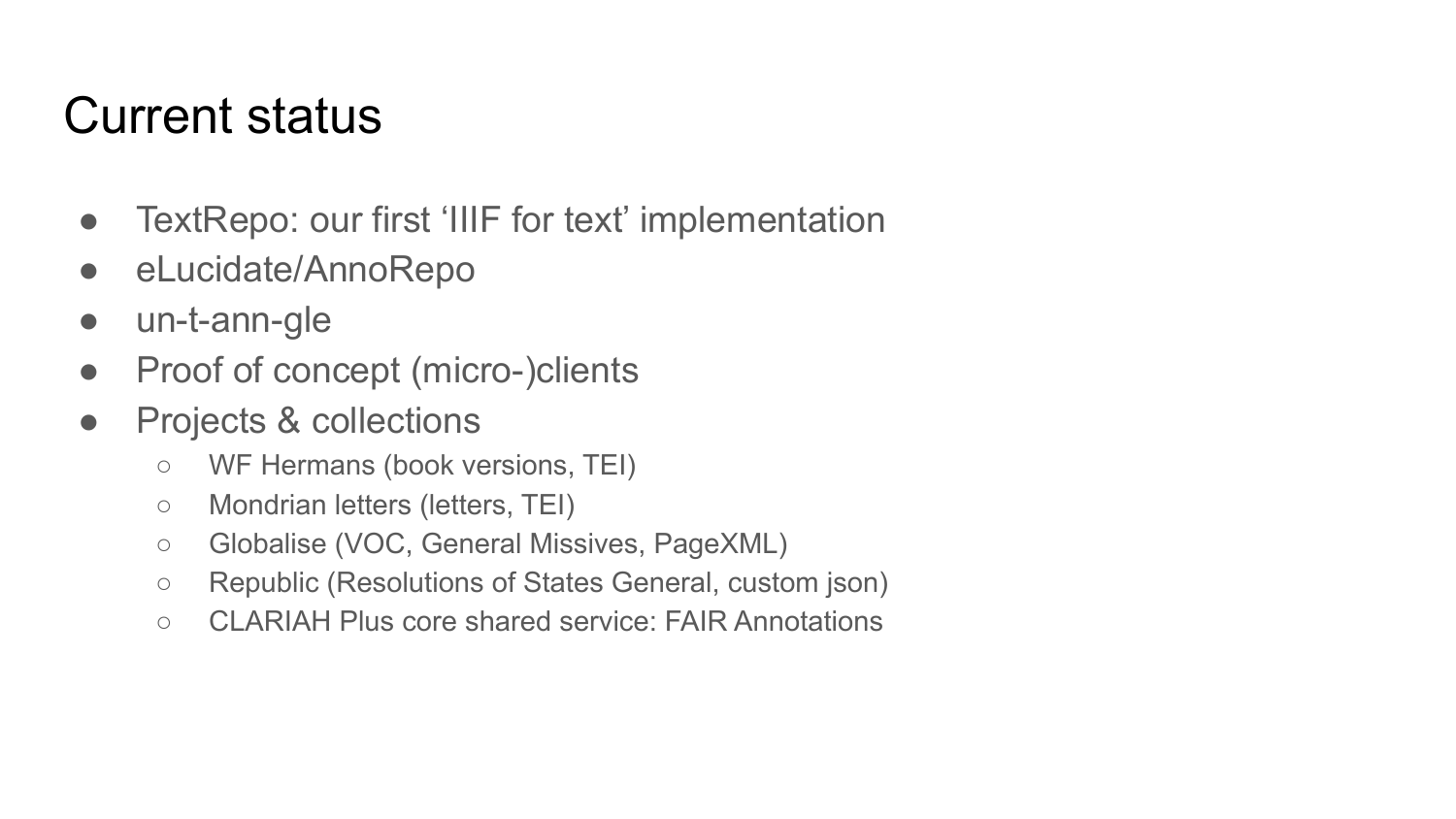# **Conclusions**

- Both presented approaches have benefits and are complementary
- Invest more in accessible data, less in front-ends and search engines
	- More autonomy for scholars
	- Visualisation, analysis and search become more scholars' own responsibility
	- More sustainable
- Annotations
	- Are the perfect glue between/within collections
	- Can be valuable user contributed extensions of library collections
- Nederlab issues and lessons learned, revisited:
	- **○ Project vs service**
	- **Cost of updates and upgrades**
	- **○ Deliver enrichments back to providers**
	- **○ Rights issues**
	- **○ Increasing demand for access via API**
	- **○ Direct access to text files**
	- **○ Document segmentation, document parts**